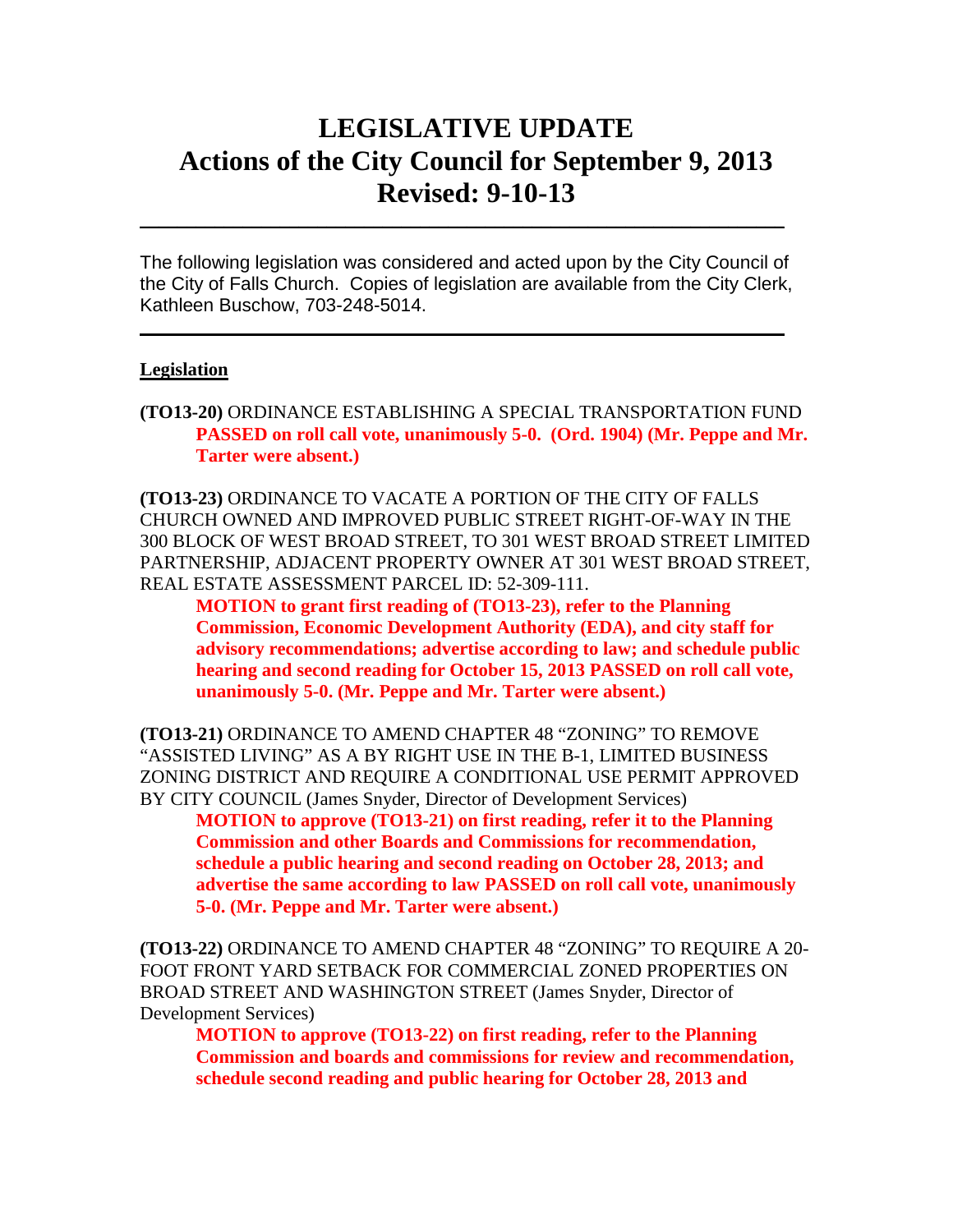**advertise the same according to law PASSED on roll call vote, unanimously 5-0. (Mr. Peppe and Mr. Tarter were absent.)**

**TR13-25)** RESOLUTION TO SUPPORT FEDERAL LEGISLATION TO ALLOW LOCAL TAX DEBTS TO BE COLLECTED THROUGH THE REDUCTION OF FEDERAL TAX REFUNDS (Cindy Mester, Assistant City Manager)

**PASSED on roll call vote, unanimously 5-0. (Mr. Peppe and Mr. Tarter were absent.) (Res. 2013-24)**

### **Consent Calendar**

(1) RATIFY EXPENDITURES UNDER CONTRACT WITH ENVIRONMENTAL ENHANCEMENTS AND AUTHORIZE ANNUAL EXPENDITURES UP TO \$125,000. (Cindy Mester, Assistant City Manager)

> CONSENT MOTION: MOVE to ratify expenditures under contract with Environmental Enhancements and authorize annual expenditures up to \$125,000.

(2) AUTHORIZE CITY MANAGER TO AWARD A CONTRACT TO ATLANTIC MACHINERY, INC. FOR THE PURCHASE OF A CUES SEWER TV INSPECTION TRUCK IN THE AMOUNT OF \$199,612.00

> CONSENT MOTION: MOVE to Authorize City Manager to Award a Contract to Atlantic Machinery, Inc. for the Purchase of a Cues Sewer TV Inspection Truck in the Amount of \$199,612.00.

## **MOTION TO APPROVE CONSENT ITEMS PASSED on roll call vote, unanimously 5-0. (Mr. Peppe and Mr. Tarter were absent.)**

### **Other Business**

### **Approval of Minutes**

• Minutes of August 12, 2013

**Minutes of August 12, 2013 APPROVED unanimously on voice vote as amended. (Mr. Peppe and Mr. Tarter were absent.)**

**Closed Session:** Pursuant to Virginia Code §2.2-3711. (A) 1. "[d]iscussion, consideration, of promotion, performance, demotion, salaries, disciplining, or resignation